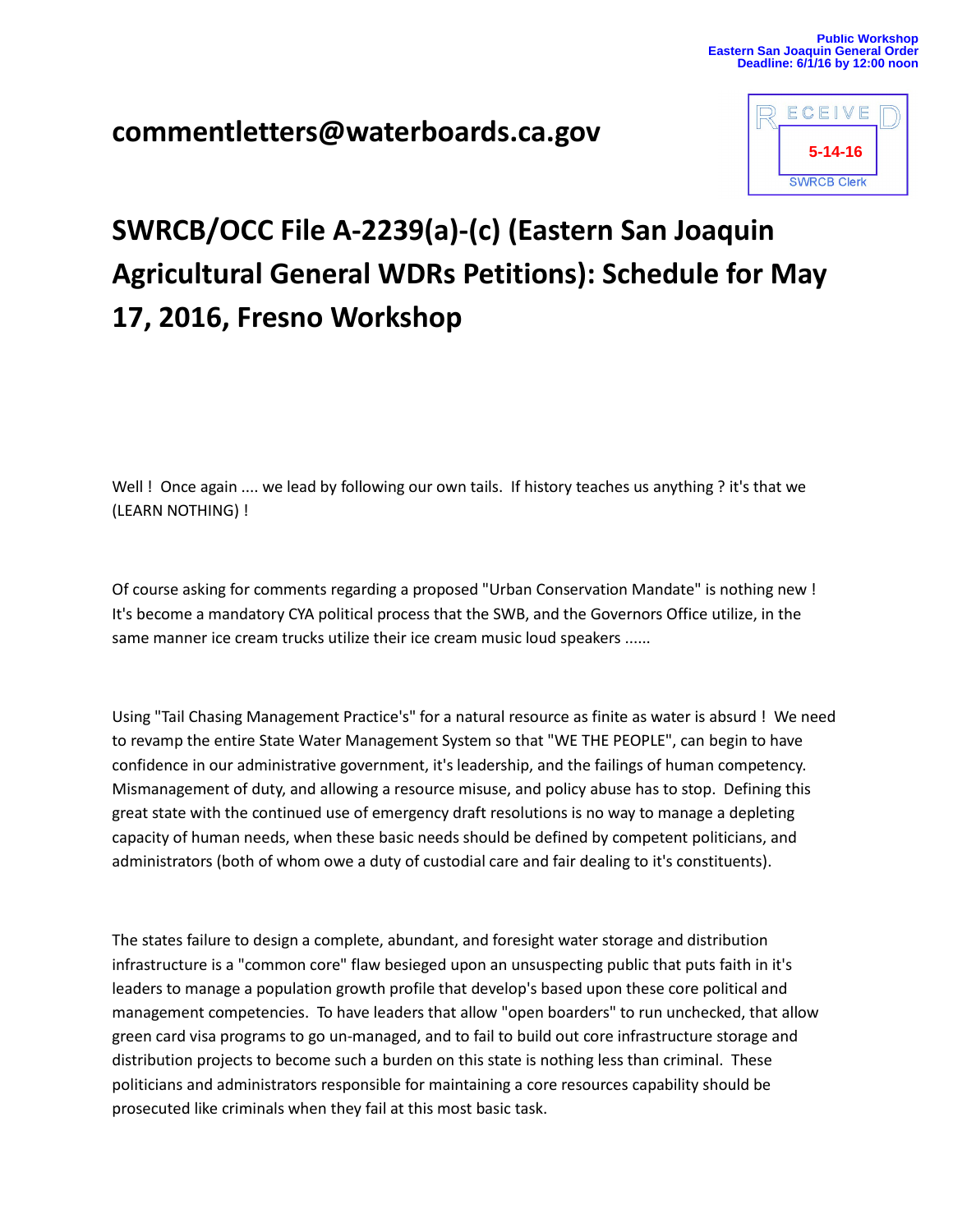Putting the public in a position to make public comment's about core incompetents that run our state, is like asking the kids to be in charge of the teachers in pre-school. Of course there needs to be conservation limit's in urban areas where water users not only residents but also visitors from other countries and states visit us; stay in our hotels, push demands against an already broken system, and have zero accountability for over use, misuse, abuse, and just outright waste of one of this states most valuable and precious resources. Case in point attached to this comment is a article that dates back to 1958 regarding a warning from the State Water Resources Director Harvey Banks. Mr. Banks foretold the future of water in this memo, and our recounting illustrates my claims of incompetence and why we learn nothing from a history that simply repeats itself.

Urban water use has become a multi-billion dollar trade deal ! Metropolitan Water District's and Private Water Companies generate cash flow from metered water sales. Why would a system built on models that generate billions see any need to conserve ? There is no motivation in a metropolis to conserve resources that generate such a abnormal portion to the metropolitan coffers ? especially when the managers of these "Obsessive Revenue Generating Machines" grow derive their paycheck's, their raises, their vacations, their pensions and their party time from these revenue stream's. Actually it's just the opposite of conservation ! It's a "free for all" mentality. And now the state is about to legalize medical cannabis grows and recreational pot grows within these urban areas adding to the abuse and misuse of the already underdeveloped water resources of this state. The game is to "rob peter to pay paul" , so now litigate food and fiber farmers who have made there investment in production infrastructure must suffer in order to accommodate a failed system.

Why doesn't it matter to anyone in these cities that washing cars, over watering lawns, taking long showers, washing dogs and cats, and basically abusing such a finite and precious resource has added insult to injury ? It is a human trait to "use it till you loose it" ! I think this is the direction of this state regarding the lack of competent leadership and system operators that use "replacement induces" as fish, and inland salt intrusion as the basis for shortages. If the environmental elite can lay claims to global warming and now science has proven that global warming is causing the sea levels to rise at unprecedented rates; at rates that threaten the entire delta eco-system, which no "I MEAN NO" known capability by man can stop ? Then how do these same environmental do-gooders not see the importance of heading a message from our most recent past ? a a place in time ! a warning by a competent director who warned us that a "systems failure" was inevitable ! with a warning that gave us ample time to respond, react, and design/build adequate storage and delivery systems ...... ? WOW. Being ashamed that we failed to heed this warning is an understatement, and I marvel at what others around the world must think of our "core incompetents". We have become a state where the tail wages the dog, and the fleas and ticks manage the host.